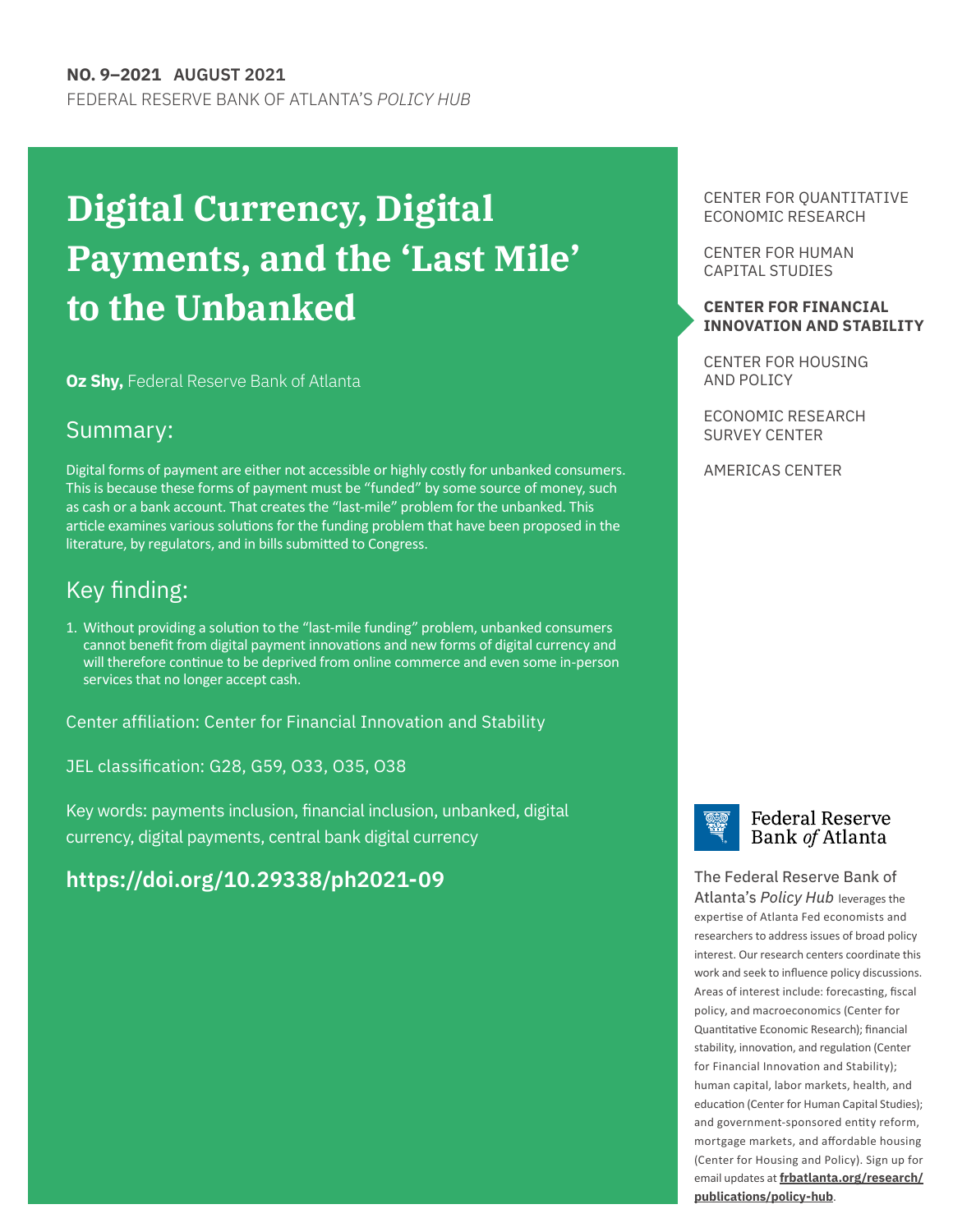# Digital Currency, Digital Payments, and the 'Last Mile' to the Unbanked

**Summary:** Digital forms of payment are either not accessible or highly costly for unbanked consumers. This is because these forms of payment must be "funded" by some source of money, such as cash or a bank account. That creates the "last-mile" problem for the unbanked. This article examines various solutions for the funding problem that have been proposed in the literature, by regulators, and in bills submitted to Congress.

#### About the Author:

Oz Shy is a senior policy adviser and economist in the Research Department at the Federal Reserve Bank of Atlanta. He has published three books: *How to Price* (Cambridge University Press, 2008), *The Economics of Network Industries* (Cambridge University Press, 2001), and *Industrial Organization: Theory and Applications* (MIT Press, 1996). Shy has published more than 80 journal and book articles in the areas of industrial organization, network economics, banking, payments, labor economics, and international trade.

Acknowledgments: The author thanks Toni Braun, Nikolay Gospodinov, and Tom Heintjes for most valuable comments and suggestions on an earlier draft. The views expressed here are the author's and not necessarily those of the Federal Reserve Bank of Atlanta or the Federal Reserve System. Any remaining errors are the author's responsibility.

*Comments to the author are welcome at* Oz.Shy@atl.frb.org*.*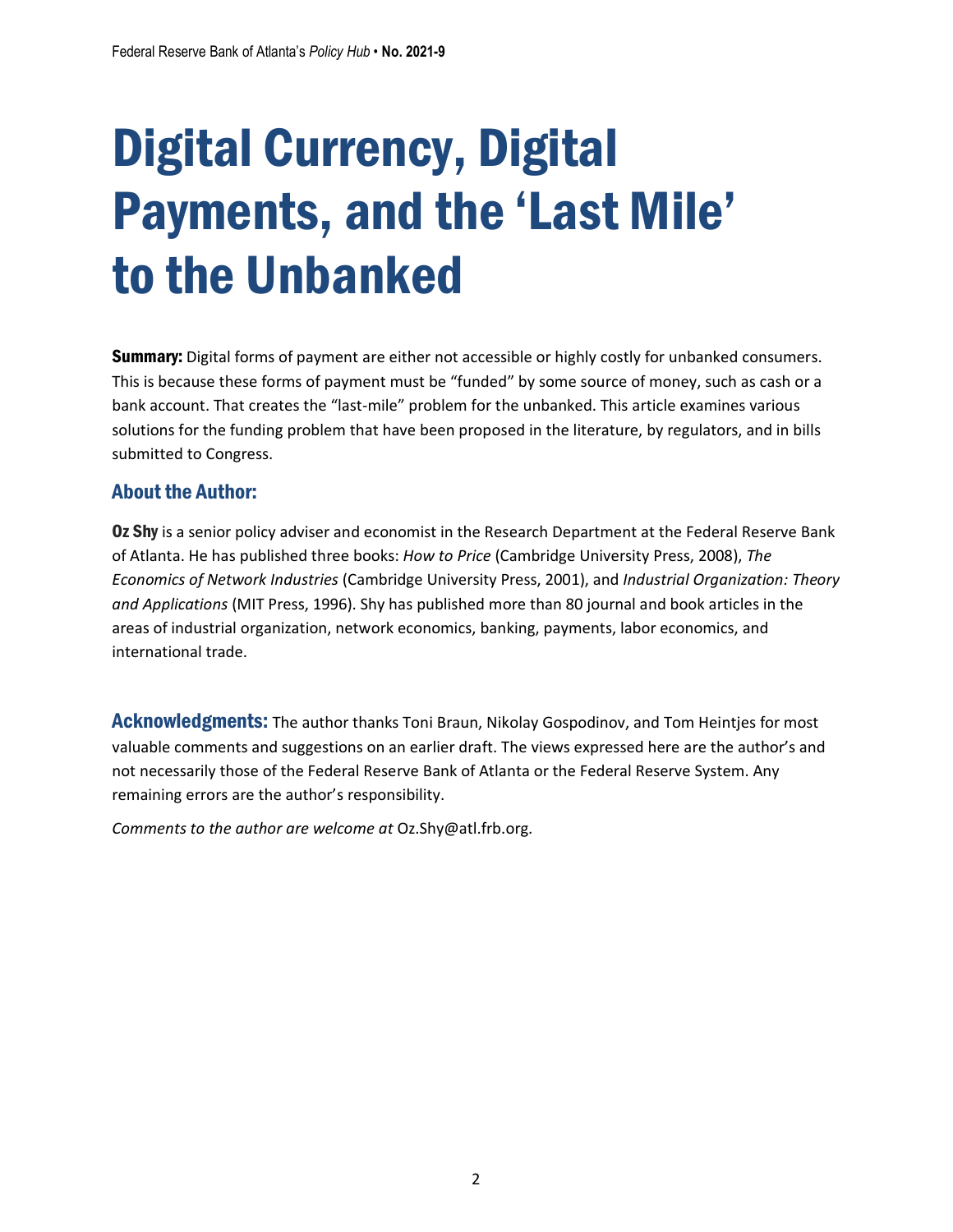#### Introduction

Digital dollar, digital euro, central bank digital currency, crypto currency, and mobile phone payment apps are in the news very frequently. They are very different but share two common properties: 1) they are digital as opposed to physical cash (coins and notes), and 2) individuals with no bank accounts might not have access to these payment methods or might have to pay high fees to use them. Without access, consumers may be deprived from making online purchases and using some in-person services that do not accept cash, such as cashless stores, parking garages, cashless highway tolls, and cash-free vending machines.

This article focuses on the second aspect in the above list. I first analyze the reason why unbanked consumers lack access to digital payment methods, which is often referred to as the problem of the "last mile" or the problem of "funding." Second, I provide an overview of various proposals about how to connect the unbanked to digital payment networks.

This article focuses mainly on the United States. However, the problem of funding that financially excluded households face prevails in many other countries. The global aspect of the problem of funding has been analyzed in a 74-page report on payments inclusion by the Bank for International Settlements. BIS (2016) argues that "Most of these electronic payment services are based on an account which acts as the funding source for the corresponding payment or payments being made, and to which the funds from payments received are credited." The report continues, "The features that meet the needs of the more traditional bank client base may not meet the needs of individuals and businesses that currently do not have a transaction account. This is because many of the individuals and businesses currently excluded from this service tend to have lower and more variable incomes, live in financially isolated communities and/or are ill at ease with technology."

#### The Problem of 'Funding'

Figure 1, while illustrating the problem of funding, also shows the flows of funding and spending that must be built into any digital payment network. For a nonbank payment network to be accessible to all types of consumer, it must include noncostly channels to deposit and withdraw cash, in addition to some forms of payment cards and mobile apps that are needed to pay for goods and services.



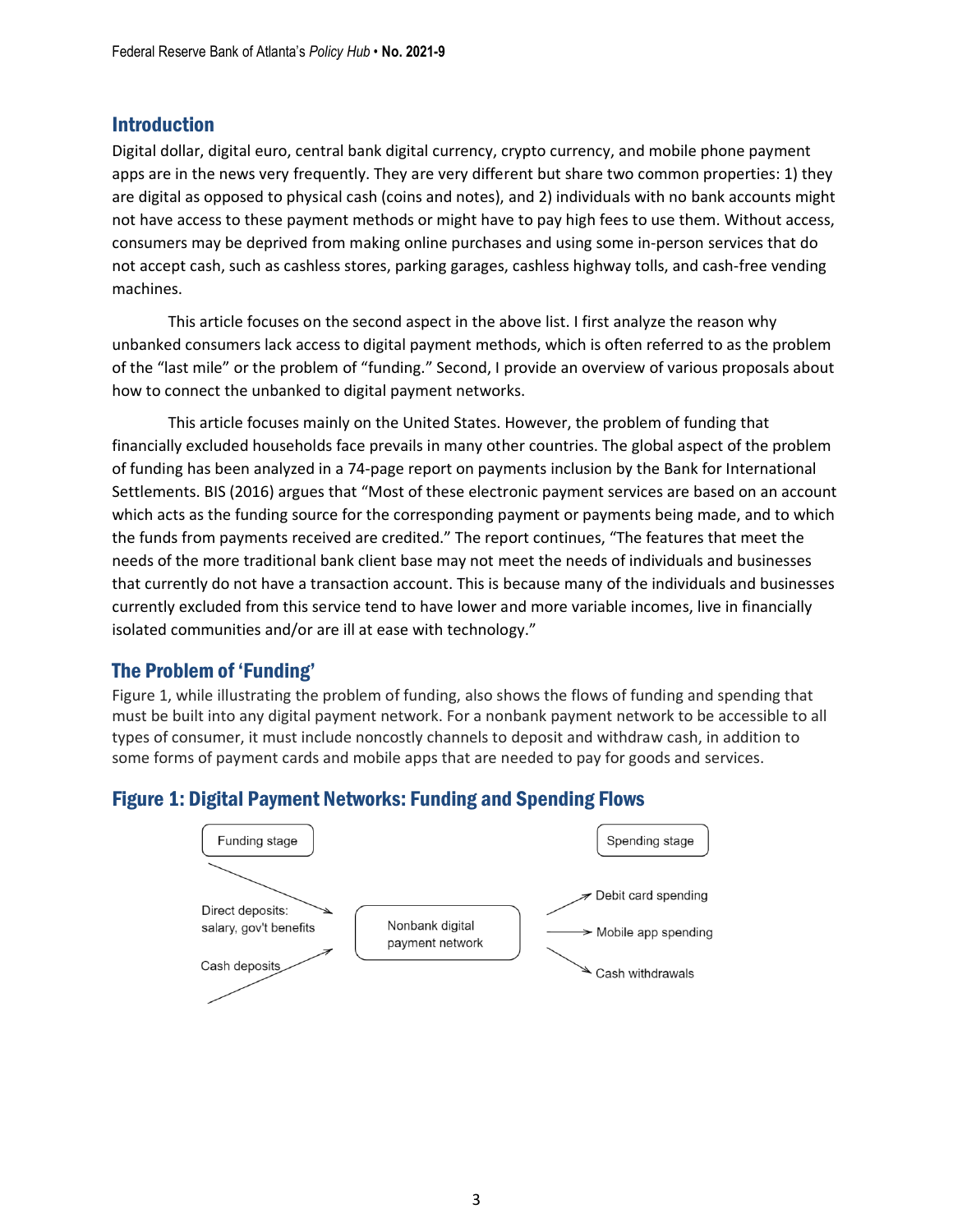The problem of funding does not arise for households who have a bank account because they can move money in and out of their bank account to fund other means of payment, such as credit cards, debit cards, and mobile apps [\(Venmo,](https://venmo.com/) [PayPal,](https://www.paypal.com/) [Cash](https://cash.app/) App, and others). In particular, households with a bank account can convert cash to fund their digital payments via depositing cash and electronic transfers into their bank account. The reverse is also true. Households who receive electronic payments can use their bank account to withdraw cash or to fund other means of digital payments.

The problem of funding has recently gained attention with the announcements made by several central banks of their intention to explore and perhaps issue central bank digital currency [\(CBDC\)](https://www.federalreserve.gov/faqs/what-is-a-central-bank-digital-currency.htm).<sup>1</sup> CBDC are denominated in the same unit as the national currency such as the U.S. dollar, Canadian dollar, euro, or Chinese yuan. However, because they are issued by central banks, the liability to redeem value is the responsibility of central banks and not commercial banks that store money for their account holders. At this stage it is not clear whether and how unbanked households would be able to access CBDC in order to fund their payments, but this issue will need to be addressed by policymakers.<sup>2</sup>

A recent paper by researchers at the Federal Reserve Bank of Atlanta (Bostic et al. 2020), suggests that instead of focusing on helping these people become banked to increase financial inclusion, a more effective approach could be giving cash users access to digital payment vehicles that do not necessarily depend on traditional bank accounts.

#### How Kenya and the Bahamas Solved the (Last Mile) Funding Problem

Founded in Kenya in 2007 and introduced by the mobile phone service providers Safaricom and Vodafone, M-Pesa provides a unique payment and money transfer service via mobile phones. In a country with a mostly unbanked population, the real innovation was that M-Pesa was designed right from the start to solve the funding problem. M-Pesa tackled the funding problem by contracting with small kiosks that were spread out throughout Kenya including remote villages. In these kiosks, M-Pesa users can exchange cash for mobile money and the other way around. M-Pesa customers can deposit and withdraw cash from a large network of agents that includes airtime resellers and retail outlets acting as banking agents.

Because it is classified as a money transmitter, M-Pesa is not a deposit-taking institution such as a bank. Thus, money transfers could be made outside the banking sector. The success of M-Pesa was not on the technology side. When it started, payments were made via simple SMS messages on simple mobile phones (as opposed to smart phones that connect to the internet). It was built to solve the lastmile funding problem to address the fact that in 2006, prior to the launch of M-Pesa, only 18.5 percent of Kenyans used formal financial services (Van Hove and Dubus 2019).

More recently and on a different continent, the Bahamas, with a large number of unbanked inhabitants and tourists, introduced its central bank digital currency to provide unbanked individuals with easy access. Also known as Sand [Dollar](https://www.sanddollar.bs/) and B\$, it provides nondiscriminatory access to a digital payment system without regard for age, immigration, or residency status. Banked or unbanked individuals can fund their mobile app (e-wallet) or a payment card at authorized financial institutions up to \$500 with no identification and \$8,000 with proper identification.

<sup>1</sup> See also a press [release](https://www.federalreserve.gov/newsevents/pressreleases/other20210520b.htm) dated May 20, 2021.

<sup>2</sup> The Clearing House's Real Time Payment network [\(RTP\)](https://www.theclearinghouse.org/payment-systems/rtp) and the planned [FedNow](https://www.frbservices.org/financial-services/fednow/instant-payments-education/instant-payments-could-alleviate-bill-pay-pain-points.html) network provide account-toaccount money transfers and therefore currently do not meet the needs of unbanked consumers.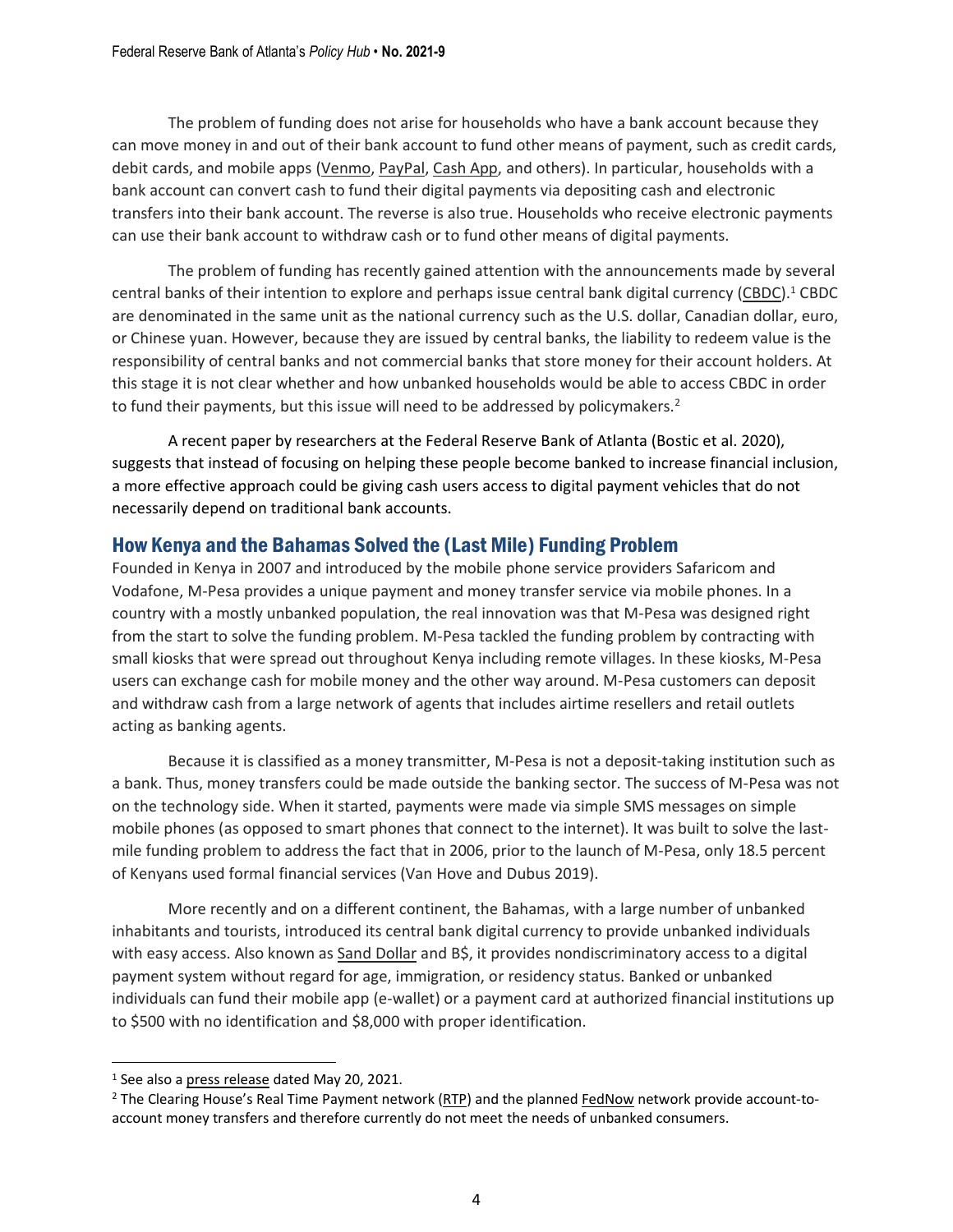It should be mentioned that consumers in some countries can use their prepaid transport cards to pay for other goods and services. The **[Octopus](https://www.octopus.com.hk/en)** card is commonly used in Hong Kong as a cash replacement. The card can be funded by physical cash or a bank account and operates offline and online. The success of this card can be attributed to the its use in public transport. A similar card is [Suica](https://www.jreast.co.jp/e/pass/suica.html) in Japan. However, it is hard to imagine how transport cards in the United States could serve as ubiquitous forms of digital payments for all in-person and online payments.

#### Possible Solutions for the Last-Mile Funding Problem

For digital currency and digital payment methods to be accessible to unbanked consumers, the last-mile funding obstacle must be addressed early in the planning stage. The purpose of this essay is not to suggest any particular solution. Instead, I now describe several policy options that have been discussed in the literature and by lawmakers for how to facilitate unbanked households' access to digital payment services. I first list the options and then discuss each option in more detail.

- *Option 1*: Take no action. Wait and see if the number of unbanked drops over time.
- *Option 2*: Take no action but mandate that all brick-and-mortar retailers and public utility companies accept cash in person.
- *Option 3*: Establish free and (possibly) interest-bearing accounts for all residents with the central bank (where post offices and commercial banks could serve as agents).
- *Option 4*: Reenlist the national post office as a provider of basic banking services.

Option 1 was questioned by Bostic et al. (2020), who concluded that a more effective approach could be giving cash users access to digital payment vehicles that do not necessarily depend on traditional bank accounts. According to FDIC (2020), the rate of unbanked households declined from 6.5 percent in 2017 to 5.4 percent in 2019. It remains to be seen whether this trend will persist.

Option 2 refers to states and municipalities that prohibit brick-and-mortar retailers from refusing to be paid with cash. States such as New Jersey, Massachusetts, and Rhode Island have laws in place that prohibit businesses from banning cash. San Francisco and Philadelphia have also passed similar laws. (Some lines of business, such as parking garages, are granted exceptions.)

Option 3 reflects bill [S.3571,](https://www.congress.gov/bill/116th-congress/senate-bill/3571) proposed legislation introduced in the U.S. Senate in March 2020. This bill requires Federal Reserve member banks to provide digital pass-through accounts (for example, digital dollar wallets) to residents and citizens, as well as to businesses domiciled in the United States. Among other things, these accounts must provide specified banking services to eligible persons who elect to deposit funds into these accounts. The proposed bill also requires that these accounts may not charge fees or have balance requirements and must provide a specified interest rate. Note that this proposal applies both to digital dollar and CBDC. As this article discusses earlier, this solution has already been applied in the Bahamas with respect to its CBDC.

Option 4 has been proposed in the literature several times over the years, and several bills have been submitted (the latest one, [S.4614,](https://www.congress.gov/bill/116th-congress/senate-bill/4614) in 2020). National post office systems are highly accessible because they already have large numbers of retail facilities. In particular, post offices maintain a presence in remote places that banks do not always find profitable to operate. The U.S. Postal Service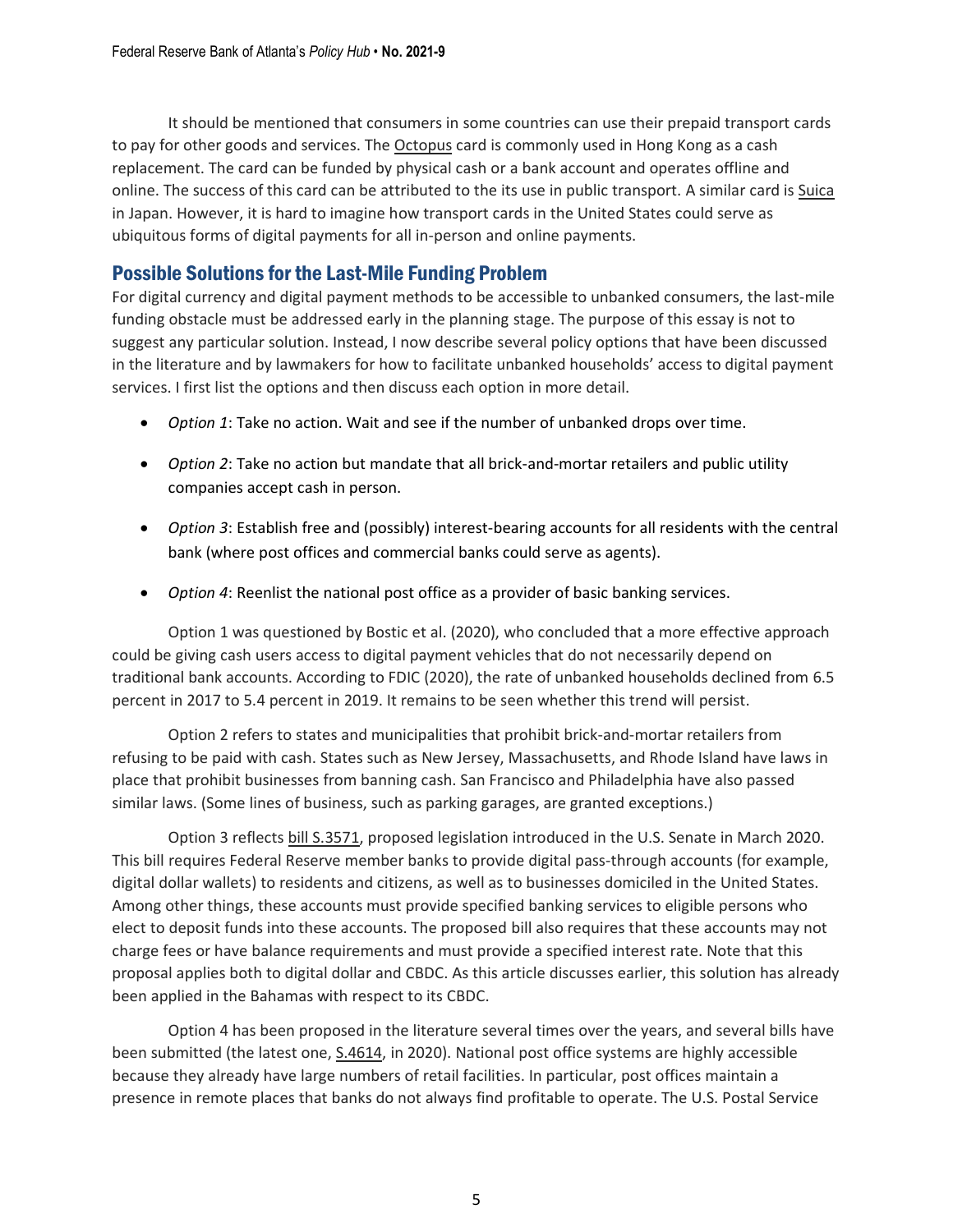[\(USPS\)](https://facts.usps.com/size-and-scope/) manages 31,330 retail offices across the country. This option was also analyzed in the academic literature, see for example Baradaran (2018) and more recently Friedline et al. (2021) and references therein. The postal banking proposal has recently regained attention when in 2020 the U.S. government had to mail paper checks to nearly 20 million people as stimulus money during the COVID-19 pandemic. Notably, the post office option need not necessarily present any competition to the commercial banks if its services are restricted to deposit taking and payment services and not providing loans. The main goal of this proposal is to provide basic banking services and not full-fledged banking.

#### Why Existing Solutions Are Insufficient

Some private sector solutions for unbanked consumers' funding problem already exist. Greene and Shy (2015) [analyze](https://www.bostonfed.org/publications/research-data-report/2015/how-are-us-consumers-using-general-purpose-reloadable-prepaid-cards-are-they-being-used-as-substitutes-for-checking-accounts.aspx) general purpose reloadable (GPR) prepaid cards that allow consumers to deposit and withdraw cash into and from their card account. Whereas these cards can be used everywhere debit cards are accepted, cash deposits may be limited to participating retailers or via ATMs that charge fees for each deposit.

Some GPR prepaid cards provide certain services similar to those a bank would provide to customers holding a checking account. Services provided can include:

- *Withdrawing from an ATM*. Many prepaid cards allow a cardholder to withdraw cash from an ATM. (Some cards provide free‐of‐charge ATM access via national ATM chains like MoneyPass and AllPoint.)
- *Making deposits.* Some cards offer reloadability via direct deposit of wages, salary, or government benefits, using cash or a check, or via a direct transfer from a bank account.
- *Making payments.* When using a card with a major network logo (such as Visa, Mastercard, Discover, or American Express), cardholders can use GPR prepaid cards to make purchases and payments anywhere major credit and debit cards are accepted. Some GPR prepaid cards enable owners to automate recurring payments and to pay bills via the card's online account.

The reader of this article might also wonder whether a difference exists between existing GPR prepaid and the list of proposed solutions already discussed in this article. Indeed, conceptually they seem very similar because they also allow unbanked consumers to reload (or fund) their prepaid cards via ATMs or in participating stores. However, it turns out that prepaid cards could be costly to consumers, which may explain the high use of cash by unbanked consumers. A paper by the Federal Reserve Bank of Kansas City, Hayashi and Cuddy (2014), analyzes the fees charged to users of prepaid cards. They find that average users of prepaid card spend about \$14 each month to reload their prepaid cards. Hayashi, Hanson, and Maniff (2015) find that checking accounts are more costly than GPR cards for consumers who regularly or occasionally overdraw their accounts. In contrast, checking accounts are less costly than GPR cards for consumers who do not need overdraft capability and short-term credit.

#### Unbanked and Underbanked in the U.S.

A substantial academic and nonacademic literature focuses on unbanked households. Surveying this literature is beyond the scope of this article. The older literature includes Caskey and Peterson (1994), who find that the percentage of unbanked households with income below \$84,000 in 1991 prices increased from 9.5 percent in 1977 to 13.5 percent in 1987. Their research shows that changes in the socioeconomic characteristics of the population explains the increase in the percentage of unbanked.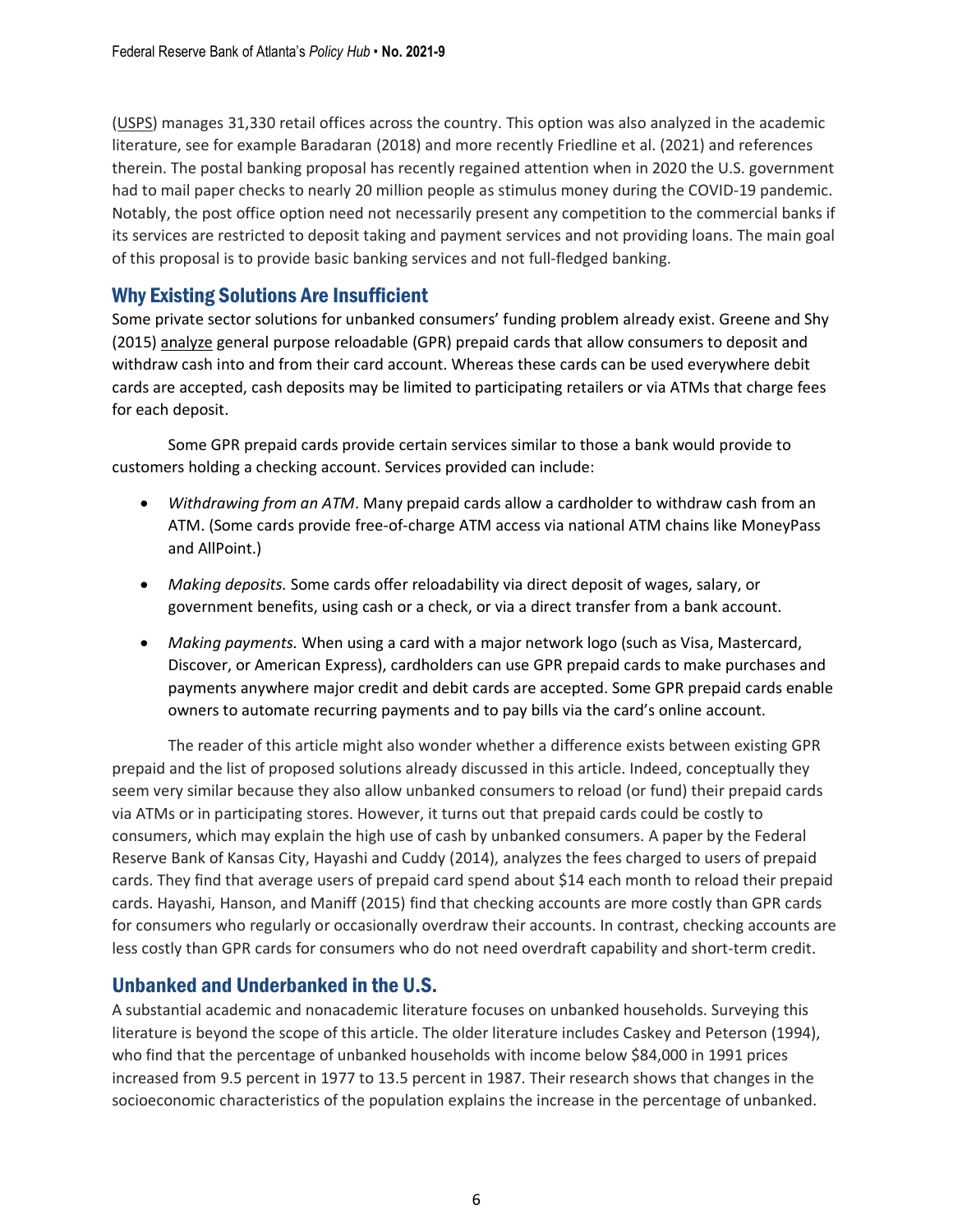FDIC (2020) provides the most recent statistics on unbanked households. In 2019, 5.4 percent of U.S. households were unbanked, which represents approximately 7.1 million households. Unbanked rates were higher among lower-income households, less-educated households, Black households, American Indian or Alaska Native households, working-age disabled, and households with volatile income. Among the unbanked, 29 percent stated that they don't have enough money to meet the minimum balance requirement (48.9 percent cited this as a reason), while 16.1 percent expressed a distrust of banks (36.3 percent cited it as a reason). 7.3 percent stated that bank account fees are too high as their main reason (34.2 percent cited it as a reason). And 1.6 percent stated that fees are too unpredictable as their main reason for not having a bank account (31.3 percent cited it as a reason).

These statistics are important: because credit and debit cards must be funded by bank accounts, unbanked consumers lack access to both types of cards. Shy (2021) analyzes the effects of being unbanked on the composition of consumers' choice of payment methods. Whereas unbanked consumers paid 85.7 percent in cash and 14.3 percent using prepaid cards, consumers with bank accounts who possessed both debit and credit cards made 36.1 percent of their payments with cash, 1.6 percent with paper checks, 27.3 percent with credit cards, 32.8 percent with debit cards, and 2.2 percent with prepaid cards.

Shy (2020) analyzes the correlation between possession of debit and credit cards and household income. Figure 2 displays the percentage of diary survey respondents who are unbanked as a function of their annual household income.



Figure 2: Percentage of Unbanked Respondents with Household Income Not Exceeding \$120,000

Note: The red curve displays a computed smooth local regression (loess). The shaded areas are the corresponding 95-percent confidence intervals.

Source: Diary of [Consumer](https://www.atlantafed.org/banking-and-payments/consumer-payments/diary-of-consumer-payment-choice) Payment Choice, 2017–19

Figure 2 shows a sharp decline in the percentage of unbanked individuals as their annual household income increases. The percentage of unbanked drops from 25 percent in the lowest income group to below 10 percent for annual household incomes above \$20,000 and below 7 percent roughly above \$30,000. For individuals with household income above \$80,000, the percentage of unbanked is not statistically significantly different from zero.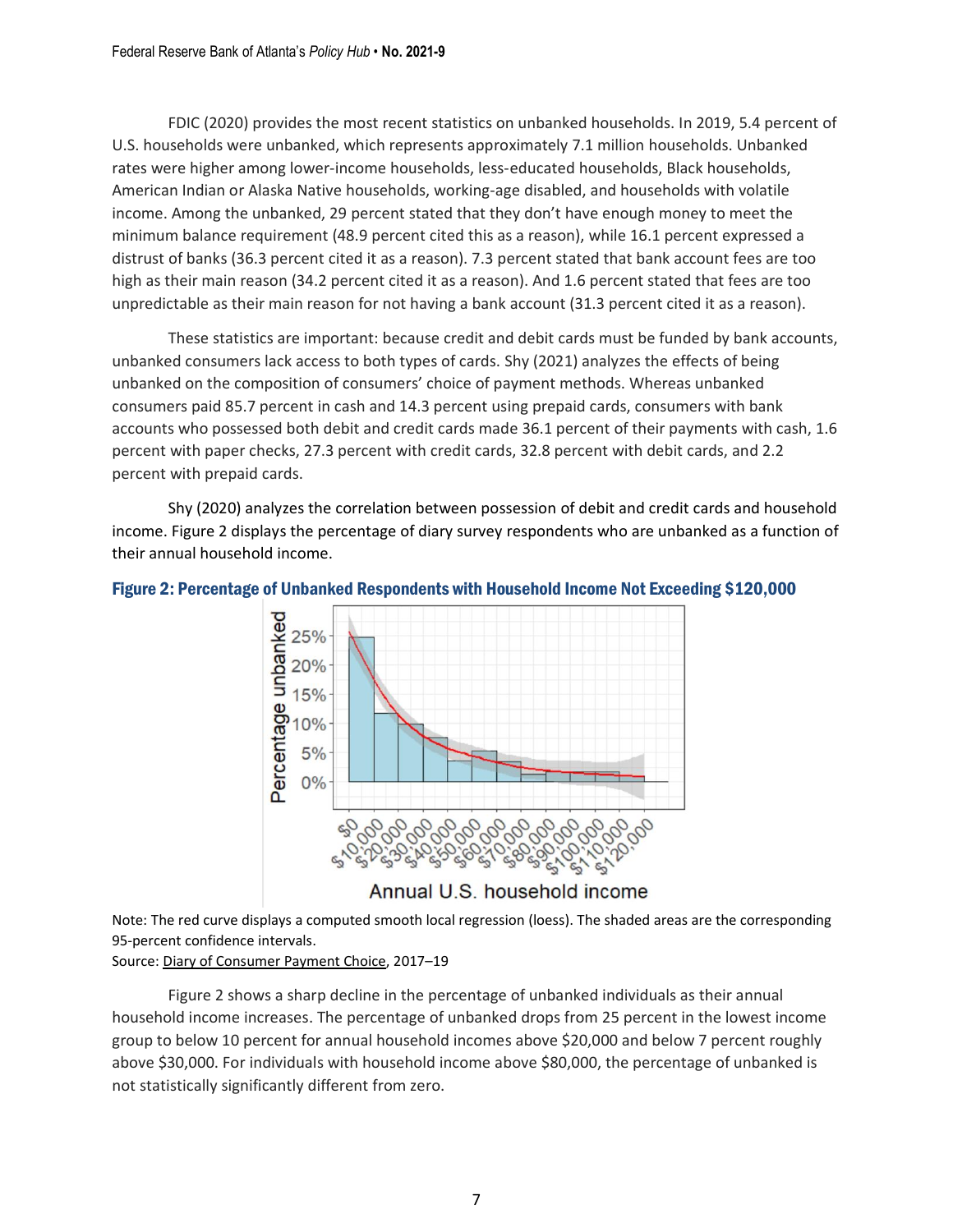Finally, the statistics on financial inclusion often includes households who are classified as *underbanked*. Underbanked households are hard to define because they have a bank account. However, they tend to use financial services outside the banking sector for a wide variety of reasons that are analyzed in FDIC (2018) and Greene and Cole (2017).

#### Conclusion and Discussion

This article provided an overview of various solutions to the funding problem that have been proposed in the literature, by regulators, and in bills submitted to Congress. Without providing practical solutions for the last-mile funding problem, the introduction of digital currency and new digital payment methods might not support unbanked households who wish to substitute cash payments for digital payments. Access to some source of funding is essential for solving the last-mile problem of unbanked households.

Banked and unbanked consumers alike still heavily use cash. According to Kim, Kumar, and O'Brien (2020), in 2019, consumers used cash for 26 percent of all payments and 47 percent of payments under \$10. Whereas banked consumers use cash mostly for low-value transactions, unbanked use cash for both small- and large-value transactions. Cash has many distinct features that distinguish it from digital payments. One important feature is that cash "clears at par," which basically means that buyers and sellers do not pay upfront fees for cash payments. This feature might partly explain why cash is still popular and suggests that a search for digital solutions for the unbanked could need to consider the burden of fees on both consumers and merchants.

Currently, cash is the only means of payment that represents a direct obligation by the central bank to cash holders. All other forms of money could be viewed as obligations by nongovernmental financial institutions. Central bank digital currency—much discussed in the press these days—might provide a second means of payment that represents a direct obligation of the central bank. The remaining question is how and whether unbanked consumers would be able to gain access to this new form of money, if introduced. Whether it is CBDC or other forms of digital money, the purpose of this article is to introduce the reader to the last-mile funding problem. Without providing a solution to this problem, unbanked consumers will continue to be shut out of online commerce and even some inperson services that no longer accept cash.

#### References

Baradaran, Mehrsa. 2018. Postal banking's public benefits. *American Affairs* 3.

- BIS. 2016. Payment aspects of financial inclusion. Bank for International Settlements, Committee on Payments and Market Infrastructures.
- Bostic, Raphael, Shari Bower, Oz Shy, Larry Wall, and Jessica Washington. 2020. Digital payments and the path to financial inclusion. Federal Reserve Bank of Atlanta, Promoting Safer Payments Innovation no. 2020-1.
- Caskey, John, and Andrew Peterson. 1994. Who has a bank account and who doesn't: 1977 and 1989. *Eastern Economic Journal* 20 (1):61–73.
- FDIC. 2018. 2017 FDIC national survey of unbanked and underbanked households. Report by the Federal Deposit Insurance Corporation.
- ———. 2020. How America banks: Household use of banking and financial services, 2019 FDIC survey. Report by the Federal Deposit Insurance Corporation.